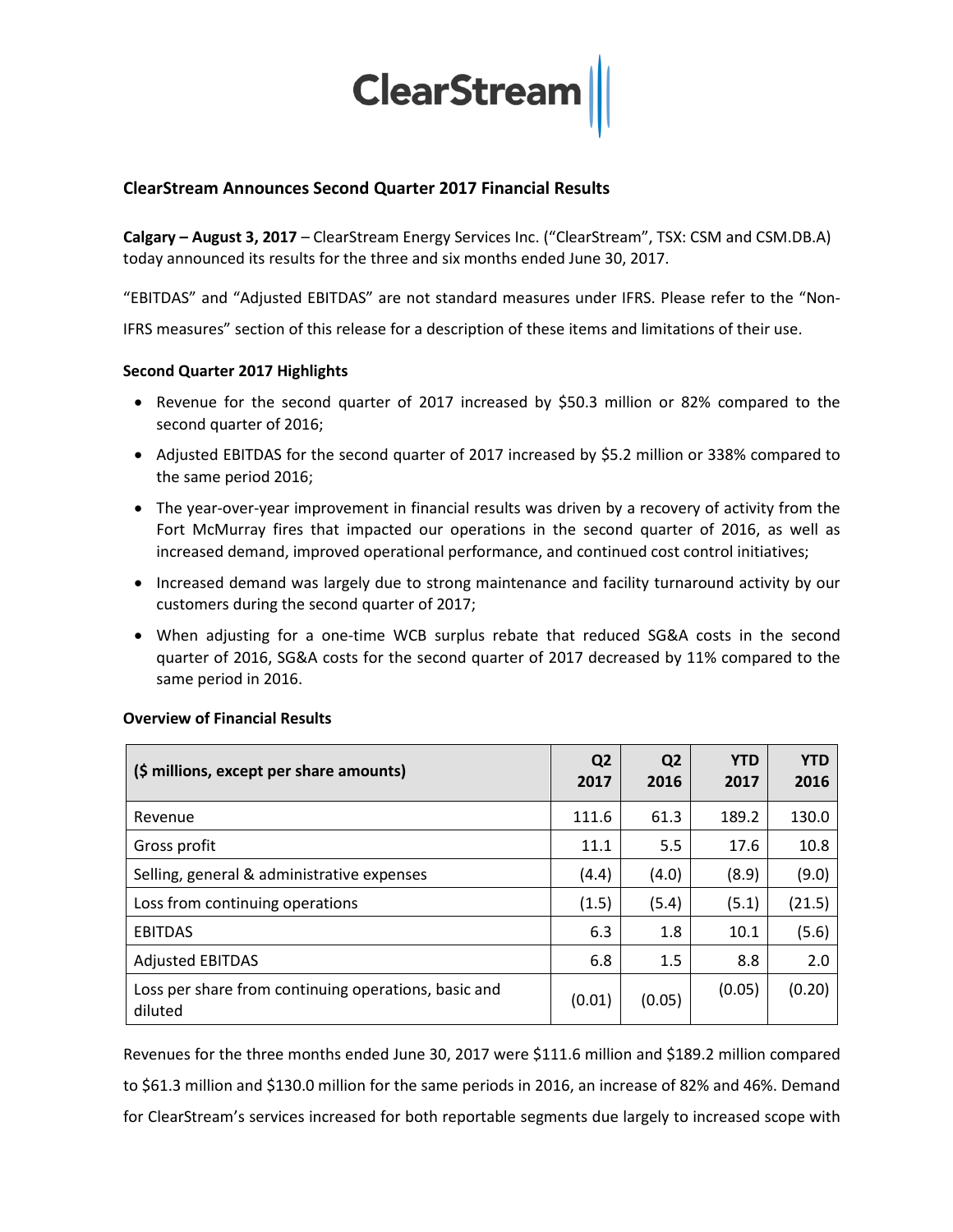existing customers, increased revenue from new customers, and a recovery in demand in Fort McMurray caused by 2016 wildfires.

Gross profit for the three and six months ended June 30, 2017 was \$11.1 million and \$17.6 million compared to \$5.5 million and \$10.8 million for the same periods in 2016. Gross margins were 9.9% and 9.3% compared to 8.9% and 8.3% for the same periods in 2016. Gross margins improved on a year-over-year basis as cost cutting initiatives executed in 2016 led to reductions in fixed indirect costs.

Selling, general and administrative ("SG&A") costs for the three and six months ended June 30, 2017 were \$4.4 million and \$8.9 million compared to \$4.0 million \$9.0 million in 2016. As a percentage of revenue, SG&A costs decreased over the comparative periods of 2016 due to cost cutting initiatives implemented in 2016. On a comparative basis, SG&A costs in 2016 were reduced by a workers' compensation board ("WCB") surplus rebate that was received in the second quarter of 2016. A rebate has not yet been received in 2017 as the WCB program in Alberta is currently under review. When adjusting for this rebate, SG&A costs decreased by 11% and 10% for the three and six months ended June 30, 2017, respectively.

#### **Segment Review**

| (\$ millions, except per share amounts)    | Q <sub>2</sub> | Q <sub>2</sub> | <b>YTD</b> | <b>YTD</b> |
|--------------------------------------------|----------------|----------------|------------|------------|
|                                            | 2017           | 2016           | 2017       | 2016       |
| Revenue                                    | 93.6           | 50.1           | 152.8      | 104.7      |
| Gross profit                               | 7.8            | 4.0            | 10.3       | 7.0        |
| Selling, general & administrative expenses | (0.4)          | (0.4)          | (0.7)      | (0.9)      |
| Income from continuing operations          | 6.7            | 3.0            | 10.1       | 4.7        |

#### **MAINTENANCE AND CONSTRUCTION SERVICES**

Revenues for the Maintenance and Construction Services segment were \$93.6 million and \$152.8 million for the three and six months ended June 30, 2017 compared to \$50.1 million and \$104.7 million in the prior year periods, an increase of 87% and 46%, respectively. The increase was driven by a recovery of activity in Fort McMurray, which suffered from wildfires in the second quarter of 2016, and an increase in demand for maintenance and plant turnaround services.

Gross profit was \$7.8 million and \$4.0 million for the three and six months ended June 30, 2017 compared with \$10.3 million and \$7.0 million for the same periods in the prior year. Gross margins for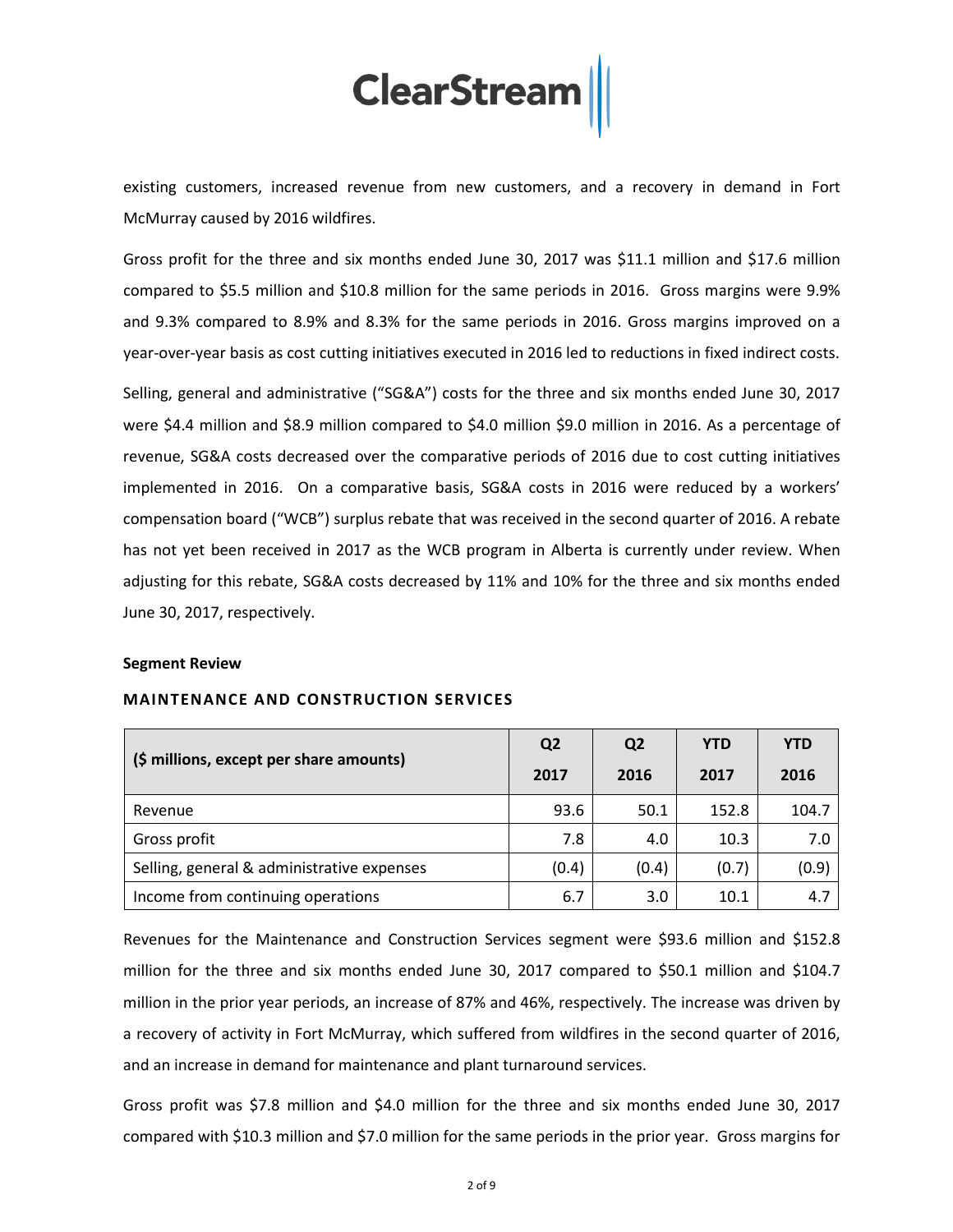those same periods were 8.4% and 6.7% compared to 7.9% and 6.6% a year ago. Gross profit margins increased as cost reductions more than offset the impact of lower pricing for our services. The primary cost reductions included decreases to the number of employees and operating locations.

As a percentage of revenue, SG&A expenses decreased over the comparative periods in 2016 due to cost cutting initiatives implemented since 2016 in response to a decline in market conditions. Income from continuing operations for the six months ended June 30, 2017, includes a \$1.9 million gain on the sale of property, plant and equipment that relates largely to the sale of two non-essential properties that occurred during the first quarter of 2017.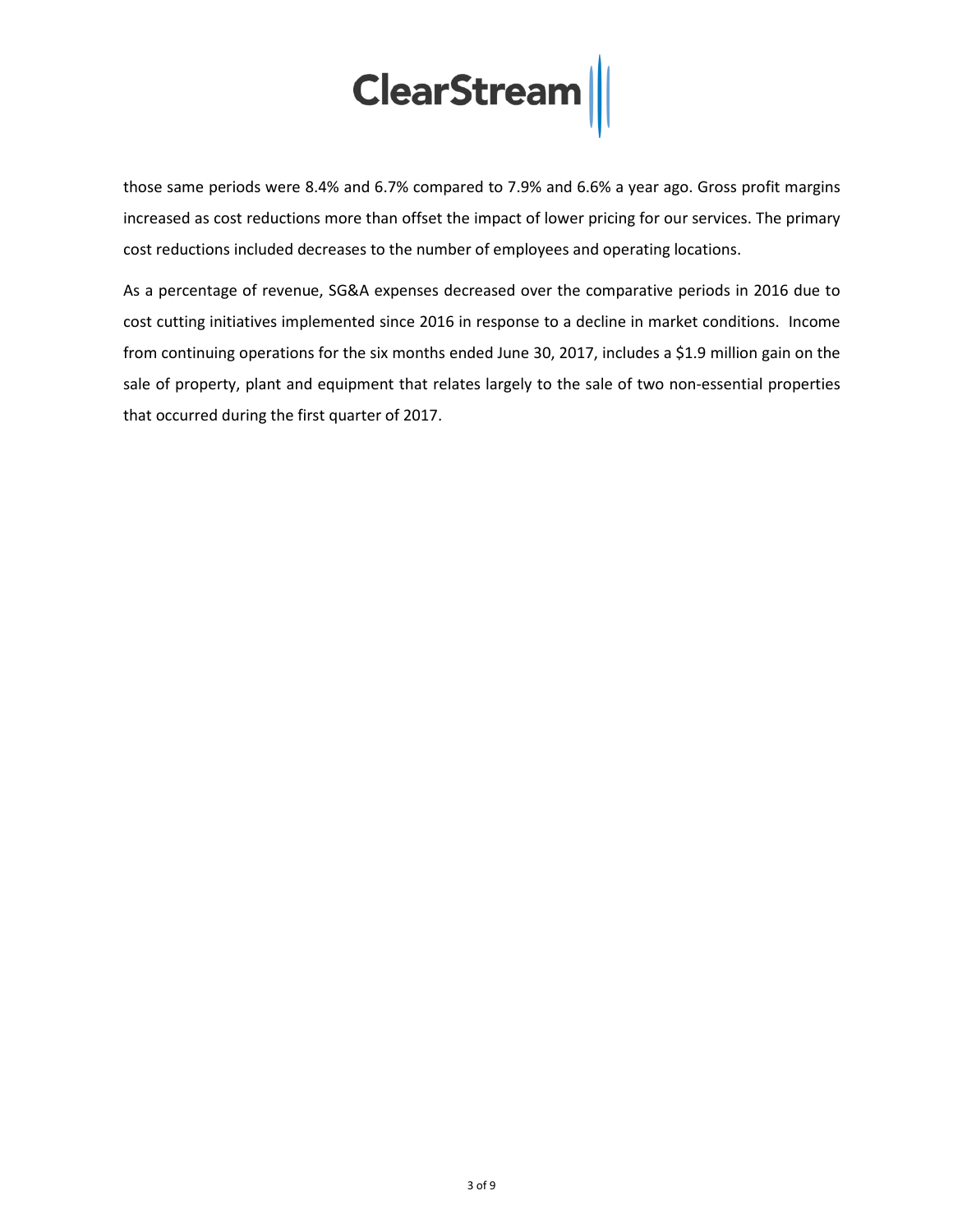

|                                            | Q <sub>2</sub> | Q <sub>2</sub> | <b>YTD</b> | <b>YTD</b> |
|--------------------------------------------|----------------|----------------|------------|------------|
| (\$ millions, except per share amounts)    | 2017           | 2016           | 2017       | 2016       |
| Revenue                                    | 18.9           | 11.5           | 37.4       | 26.1       |
| Gross profit                               | 3.2            | 1.5            | 7.3        | 3.8        |
| Selling, general & administrative expenses | (0.2)          | (0.1)          | (0.3)      | (0.3)      |
| Income from continuing operations          | 2.5            | 0.6            | 5.7        | 1.8        |

Revenues for the Fabrication, Wear Technology and Transportation segment were \$18.9 million and \$37.4 million for the three and six months ended June 30, 2017 compared to \$11.5 million and \$26.1 million in the prior year quarters, an increase of 61% and 43%, respectively. A recovery of activity in Fort McMurray contributed to the increase in revenue as second quarter financial results in 2016 were negatively impacted by the Fort McMurray fires. Commodity price improvements have also led to a comparative increase in demand for Wear and Transportation services. Fabrication demand continues to be negatively impacted by the lack of new infrastructure projects within the oil and gas industry.

Gross profit was \$3.2 million and \$7.3 million for the three and six months ended June 30, 2017 compared with \$1.5 million and \$3.8 million during the same periods of the prior year. Gross margins were 17.5% and 19.6% compared to 13.1% and 14.7% a year ago. Gross profit margins for the segment increased due to cost cutting reductions that were implemented in 2016. Increased operational leverage on our fixed cost structure due to the rise in revenue also contributed to the higher gross profit margins.

As a percentage of revenue, SG&A expenses decreased over the comparative periods in 2016 due to cost cutting initiatives implemented since 2016 in response to a decline in market conditions.

### **CORPORATE**

| (\$ millions, except per share amounts)    | Q2 2017 | Q2 2016 | <b>YTD 2017</b> | <b>YTD 2016</b> |  |
|--------------------------------------------|---------|---------|-----------------|-----------------|--|
| Selling, general & administrative expenses | 3.8     | 3.5     | 7.8             |                 |  |

Corporate SG&A expenses were \$3.8 million and \$7.8 million for the three and six months ended June 30, 2017 compared to \$3.5 million and \$7.7 million for the same periods in the prior year. SG&A costs in 2016 were reduced by a workers' compensation board ("WCB") surplus rebate that was received in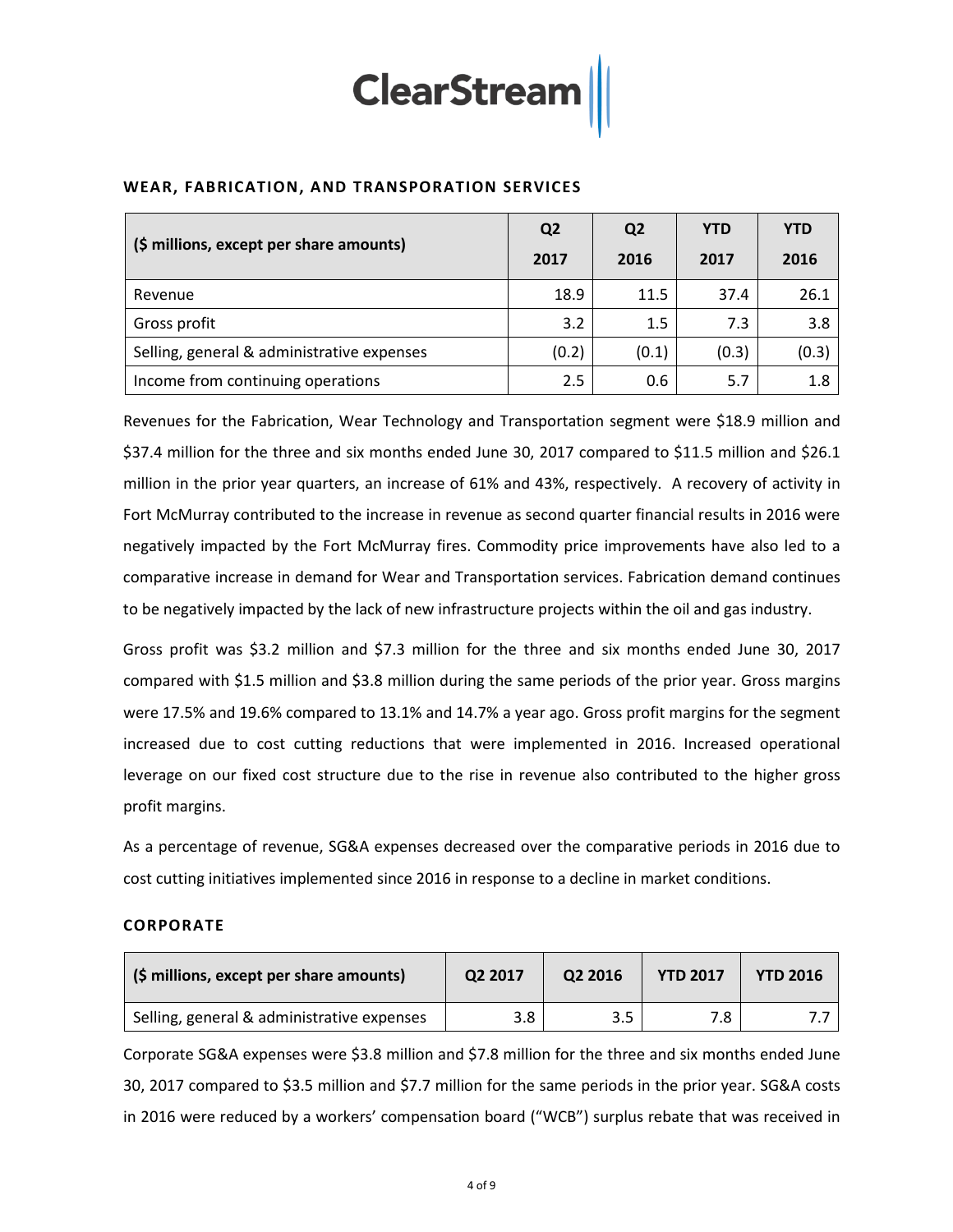the second quarter of 2016. A rebate has not yet been received in 2017 as the WCB program in Alberta is currently under review. When adjusting for this WCB surplus rebate, SG&A costs decreased by 14% and 15% for the three and six months ended June 30, 2017, respectively. Cost reductions are due to cost cutting initiatives implemented throughout 2015 and 2016 that have been fully realized in 2017. The largest cost decreases for the Corporate division relate to reductions in the number of employees.

#### **Outlook**

ClearStream expects continued improvements to the financial results for the third quarter of 2017 compared to the third quarter of 2016. The improvements are expected to be a result of higher demand for services combined with lower year-over-year fixed costs. Higher demand is being driven by modest improvements in oil and gas prices, and increased spending on critical maintenance programs in 2017 compared to 2016. The cost control initiatives that were implemented in 2015 and 2016 are expected to be fully realized for the remainder of 2017, consistent with the cost reductions that have occurred in 2017 year-to-date.

Despite expectations for improved financial results in 2017, ClearStream's service industry is expected to remain competitive for the remainder of 2017. Maintenance spending continues to be cautiously managed by our customers and new infrastructure projects within the western Canadian oil and gas industry are not expected to increase until a substantial increase in commodity prices occurs. As a result of this challenging operating environment, ClearStream will continue to focus on cost control, customer retention, and process and efficiency improvements.

### **About ClearStream Energy Services Inc.**

ClearStream is a fully integrated provider of upstream, midstream and refinery production services, which includes facility maintenance and turnarounds, pipeline wear technology, facilities construction, welding and fabrication, and transportation to the energy and other industries in Western Canada. For more information about ClearStream, please visit [www.ClearStreamEnergy.ca.](http://www.clearstreamenergy.ca/)

### **For further information, please contact:**

Gary Summach Chief Financial Officer ClearStream Energy Services Inc. gsummach@clearstreamenergy.ca

Dean MacDonald Executive Chairman and Interim CEO ClearStream Energy Services Inc. dean@tuckamore.ca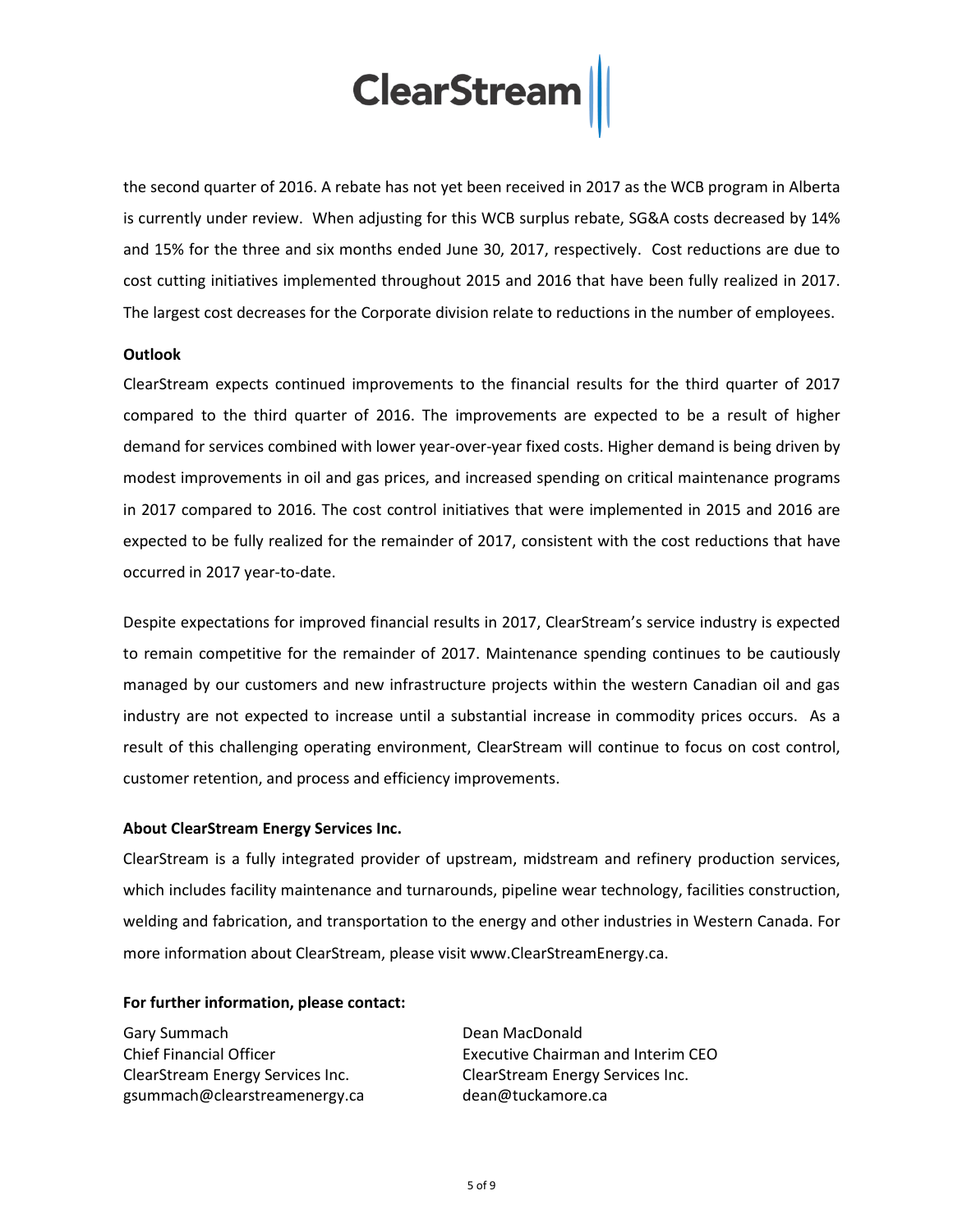#### **Forward-looking information**

This report contains certain forward-looking information. Certain information included in this report may constitute forward-looking information within the meaning of securities laws. In some cases, forward-looking information can be identified by terminology such as "may", "will", "should", "expect", "plan", "anticipate", "believe", "estimate", "predict", "potential", "continue" or the negative of these terms or other similar expressions concerning matters that are not historical facts. Forward-looking information may relate to management's future outlook and anticipated events or results and may include statements or information regarding the future plans or prospects of ClearStream and reflects management's expectations and assumptions regarding the growth, results of operations, performance and business prospects and opportunities of ClearStream. Without limitation, information regarding the future operating results and economic performance of ClearStream constitute forward-looking information. Such forward-looking information reflects management's current beliefs and is based on information currently available to management of ClearStream. Forward-looking information involves significant risks and uncertainties. A number of factors could cause actual events or results to differ materially from the events and results discussed in the forward-looking information including risks related to investments, conditions of capital markets, economic conditions, commodity prices, dependence on key personnel, limited customer bases, interest rates, regulatory change, ability to meet working capital requirements and capital expenditures needs of the Company, factors relating to the weather and availability of labour. These factors should not be considered exhaustive. In addition, in evaluating this information, investors should specifically consider various factors, including the risks outlined under "Risk Factors," in the company's 2016 Annual Information Form dated March 6, 2017, which may cause actual events or results to differ materially from any forward-looking statement. In formulating forward-looking information herein, management has assumed that business and economic conditions affecting ClearStream will continue substantially in the ordinary course, including without limitation with respect to general levels of economic activity, regulations, taxes and interest rates. Although the forward-looking information is based on what management of ClearStream considers to be reasonable assumptions based on information currently available to it, there can be no assurance that actual events or results will be consistent with this forward-looking information, and management's assumptions may prove to be incorrect. This forward-looking information is made as of the date of this report, and ClearStream does not assume any obligation to update or revise it to reflect new events or circumstances except as required by law. Undue reliance should not be placed on forward-looking information. ClearStream is providing the forward-looking financial information set out in this report for the purpose of providing investors with some context for the outlook presented. Readers are cautioned that this information may not be appropriate for any other purpose.

#### **Non-standard measures**

The terms ''EBITDAS'' and "Adjusted EBITDAS" (collectively the ''Non-GAAP measures'') are financial measures used in this report that are not standard measures under IFRS. ClearStream's method of calculating Non-GAAP measures may differ from the methods used by other issuers. Therefore, ClearStream's Non-GAAP measures, as presented may not be comparable to similar measures presented by other issuers.

**EBITDAS** refers to net earnings determined in accordance with IFRS, before depreciation and amortization, interest expense, income tax expense (recovery) and stock based compensation. EBITDAS is used by management and the directors of ClearStream (the "Directors") as well as many investors to determine the ability of an issuer to generate cash from operations. Management also uses EBITDAS to monitor the performance of ClearStream's reportable segments and believes that in addition to net income or loss and cash provided by operating activities, EBITDAS is a useful supplemental measure from which to determine ClearStream's ability to generate cash available for debt service, working capital, capital expenditures and income taxes. ClearStream has provided a reconciliation of income (loss) from continuing operations to EBITDAS in its Management Discussions and Analysis ("MD&A").

**Adjusted EBITDAS** refers to EBITDAS excluding income from equity investments, the gain on sale of assets held for sale, impairment of goodwill and intangible assets, restructuring costs, and gain on sale of property plant and equipment. ClearStream has used Adjusted EBITDAS as the basis for the analysis of its past operating financial performance. Adjusted EBITDAS is used by ClearStream and management believes it is a useful supplemental measure from which to determine ClearStream's ability to generate cash available for debt service, working capital, capital expenditures, and income taxes. Adjusted EBITDAS is a measure that management believes facilitates the comparability of the results of historical periods and the analysis of its operating financial performance which may be useful to investors. ClearStream has provided a reconciliation of income (loss) from continuing operations to Adjusted EBITDAS in its MD&A.

Investors are cautioned that the Non-GAAP Measures are not alternatives to measures under IFRS and should not, on their own, be construed as an indicator of performance or cash flows, a measure of liquidity or as a measure of actual return on the shares. These Non-GAAP measures should only be used with reference to ClearStream's Interim Financial Statements and Annual Financial Statements available on SEDAR a[t www.sedar.com](http://www.sedar.com/) or www.clearstreamenergy.ca.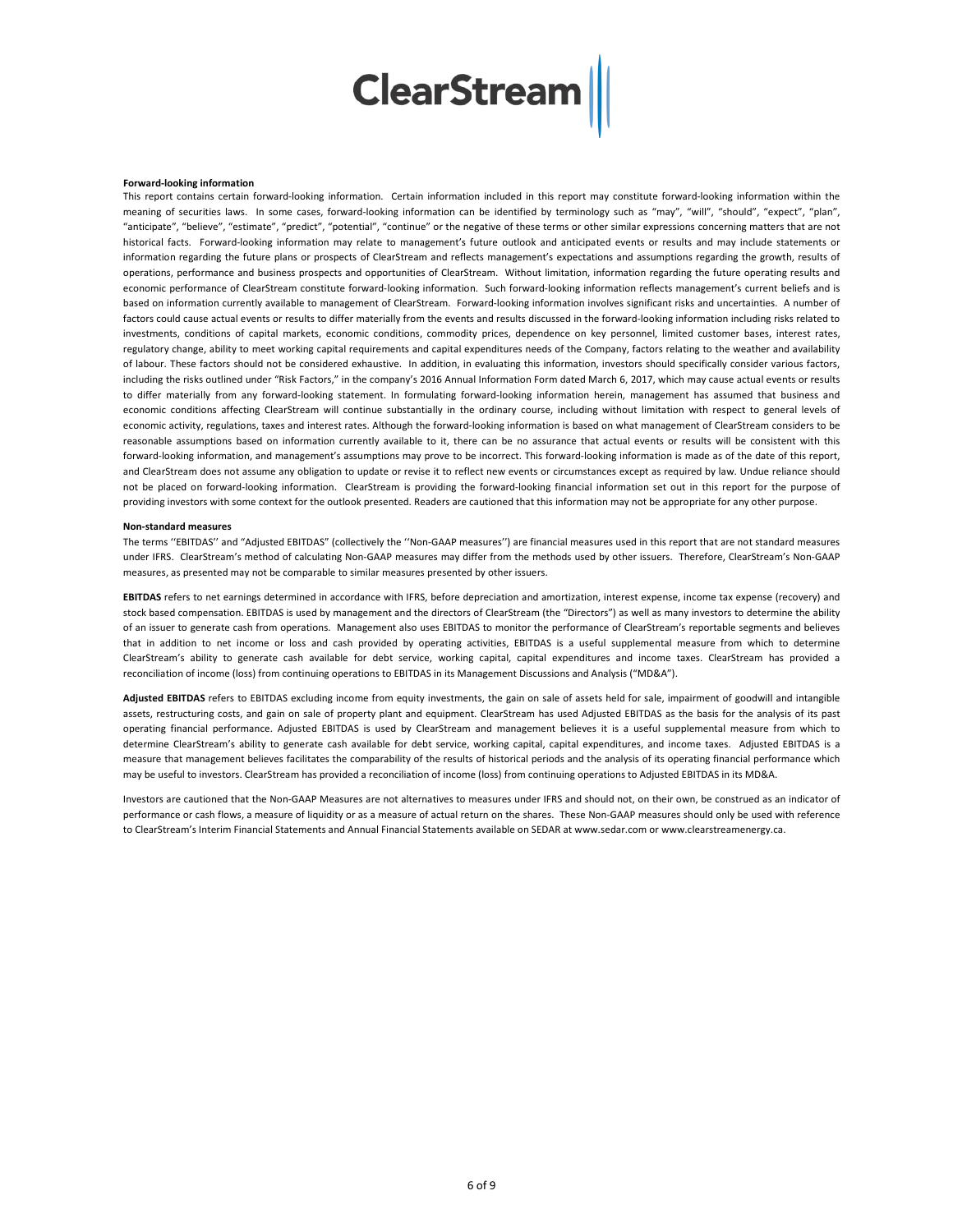### **CLEARSTREAM ENERGY SERVICES INC.**

Consolidated Balance Sheets (In thousands of Canadian dollars) (unaudited)

| As at                                               | June 30, 2017 | December 31, 2016 |            |  |
|-----------------------------------------------------|---------------|-------------------|------------|--|
|                                                     |               |                   |            |  |
| Cash                                                | \$            | \$                | 11,503     |  |
| Restricted cash                                     | 980           |                   | 980        |  |
| Accounts receivable                                 | 81,177        |                   | 46,928     |  |
| Inventories                                         | 4,747         |                   | 3,000      |  |
| Prepaid expenses and other                          | 2,234         |                   | 2,060      |  |
| Earn-out assets (note 3)                            | 1,476         |                   | 1,608      |  |
| <b>Total current assets</b>                         | 90,614        |                   | 66,079     |  |
| Property, plant and equipment, net (note 4)         | 24,024        |                   | 24,745     |  |
| Goodwill and intangible assets                      | 36,417        |                   | 38,088     |  |
| Earn-out assets (note 3)                            | 2,464         |                   | 4,056      |  |
| Long-term investments                               | 709           |                   | 579        |  |
| Deferred financing costs (note 5)                   | 1,007         |                   | 1,295      |  |
| <b>Total assets</b>                                 | \$<br>155,235 | \$                | 134,842    |  |
|                                                     |               |                   |            |  |
| <b>Bank indebtedness</b>                            | \$<br>2,979   | \$                |            |  |
| Accounts payable and accrued liabilities            | 34,107        |                   | 26,848     |  |
| Deferred revenue                                    | 143           |                   | 167        |  |
| Current portion of obligations under finance leases | 3,028         |                   | 3,902      |  |
| Other liability (note 9)                            | 4,969         |                   | 4,985      |  |
| <b>Total current liabilities</b>                    | 45,226        |                   | 35,902     |  |
| ABL facility (note 5)                               | 21,750        |                   | 3,500      |  |
| Obligations under finance leases                    | 2,206         |                   | 2,915      |  |
| Senior secured debentures (note 5)                  | 171,813       |                   | 171,642    |  |
| Convertible secured debentures (note 5)             | 24,629        |                   | 24,397     |  |
| <b>Total liabilities</b>                            | 265,624       |                   | 238,356    |  |
| Shareholders' deficit                               | (110, 389)    |                   | (103, 514) |  |
| <b>Total liabilities and shareholders' deficit</b>  | \$<br>155,235 | \$                | 134,842    |  |

Note references are to the Company's interim financial statements for the three and six months ending June 30, 2017, which are available on SEDAR at www.sedar.com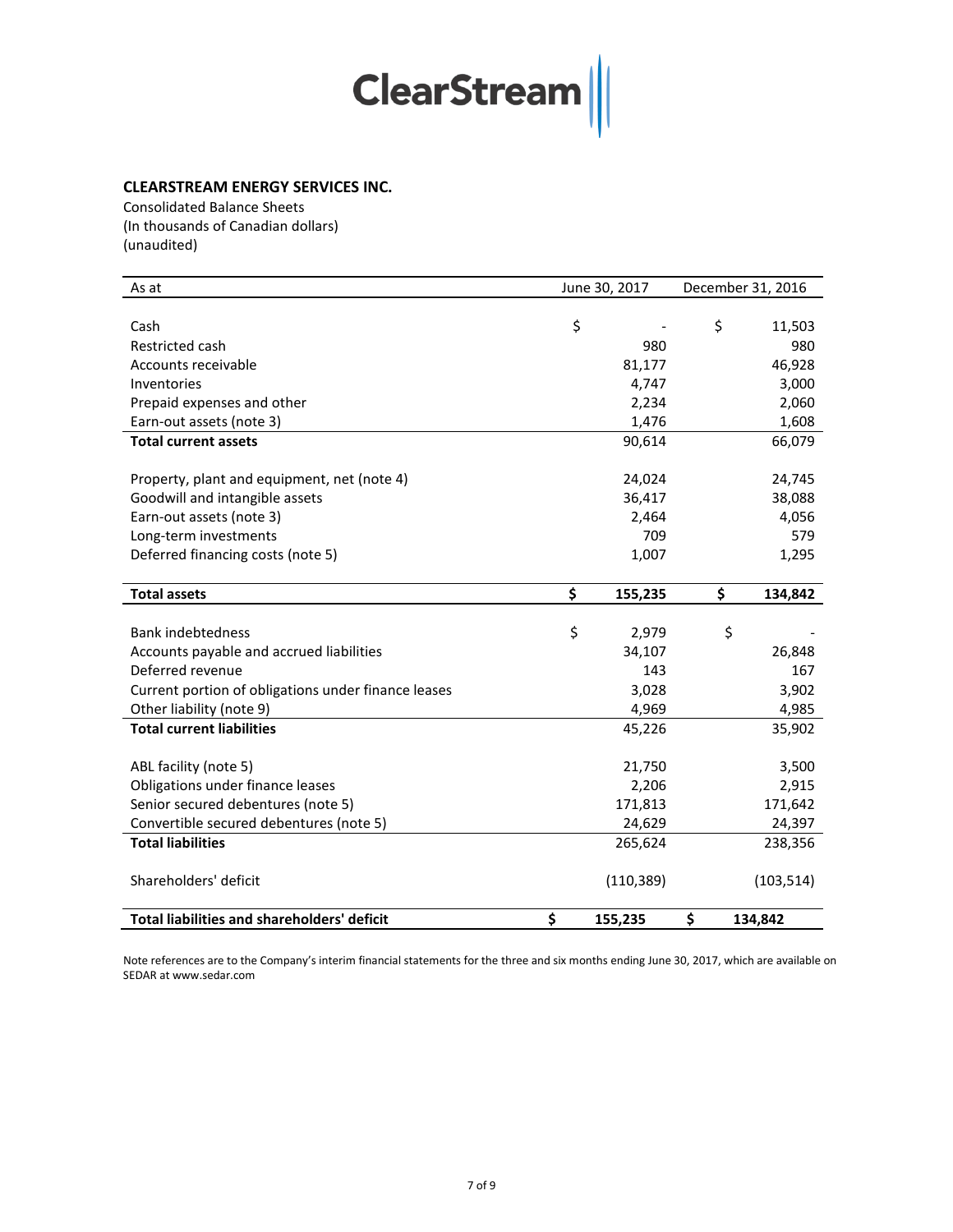### **CLEARSTREAM ENERGY SERVICES INC.**

Consolidated Statements of Loss and Comprehensive Loss (In thousands of Canadian dollars, except per share amounts) (unaudited)

|                                              | Three months ended June 30, |            |      | Six months ended June 30, |      |            |    |            |
|----------------------------------------------|-----------------------------|------------|------|---------------------------|------|------------|----|------------|
|                                              |                             | 2017       | 2016 |                           | 2017 |            |    | 2016       |
| Revenue                                      | \$                          | 111,559    | \$   | 61,335                    | \$   | 189,248    | \$ | 129,975    |
| Cost of revenue                              |                             | (100, 486) |      | (55, 870)                 |      | (171, 635) |    | (119, 194) |
| <b>Gross profit</b>                          |                             | 11,073     |      | 5,465                     |      | 17,613     |    | 10,781     |
|                                              |                             |            |      |                           |      |            |    |            |
| Selling, general and administrative expenses |                             | (4, 395)   |      | (4,002)                   |      | (8,923)    |    | (8,955)    |
| Share based compensation (note 8)            |                             | (350)      |      |                           |      | (659)      |    |            |
| Amortization of intangible assets            |                             | (864)      |      | (901)                     |      | (1,727)    |    | (1,802)    |
| Depreciation (note 4)                        |                             | (1, 358)   |      | (1,586)                   |      | (2,589)    |    | (3, 134)   |
| Income (loss) from equity investment         |                             | 93         |      | 80                        |      | 130        |    | (155)      |
| Interest expense                             |                             | (5, 186)   |      | (4,704)                   |      | (10, 218)  |    | (10, 945)  |
| Gain on sale of assets held for sale         |                             | (515)      |      |                           |      | (392)      |    | 1,114      |
| Restructuring costs                          |                             | (167)      |      |                           |      | (444)      |    |            |
| Impairment of goodwill and intangible assets |                             |            |      |                           |      |            |    | (8,700)    |
| Gain on sale of property, plant and          |                             |            |      |                           |      |            |    |            |
| equipment                                    |                             | 161        |      | 277                       |      | 2,078      |    | 332        |
| Loss before taxes                            |                             | (1,508)    |      | (5, 371)                  |      | (5, 131)   |    | (21, 464)  |
|                                              |                             |            |      |                           |      |            |    |            |
| Income tax expense - current                 |                             | (2)        |      | (20)                      |      | (2)        |    | (19)       |
|                                              |                             |            |      |                           |      |            |    |            |
| Loss from continuing operations              |                             | (1, 510)   |      | (5, 391)                  |      | (5, 133)   |    | (21, 483)  |
|                                              |                             |            |      |                           |      |            |    |            |
| Loss from discontinued operations (net of    |                             | (1,887)    |      | (1, 325)                  |      | (2, 257)   |    | (6,050)    |
| taxes) (note 2)                              |                             |            |      |                           |      |            |    |            |
|                                              |                             |            |      |                           |      |            |    |            |
| Net loss and comprehensive loss              | \$                          | (3, 397)   | \$   | (6, 716)                  | \$   | (7, 390)   | \$ | (27, 533)  |
|                                              |                             |            |      |                           |      |            |    |            |
| Loss per share (note 7)                      |                             |            |      |                           |      |            |    |            |
| Basic & diluted:                             |                             |            |      |                           |      |            |    |            |
| Continuing operations                        | \$                          | (0.01)     | \$   | (0.05)                    | \$   | (0.05)     | \$ | (0.20)     |
| Discontinued operations                      | \$                          | (0.02)     | \$   | (0.01)                    | \$   | (0.02)     | \$ | (0.06)     |
| Net loss                                     | \$                          | (0.03)     | \$   | (0.06)                    | \$   | (0.07)     | \$ | (0.25)     |

Note references are to the Company's interim financial statements for the three and six months ended June 30, 2017, which are available on SEDAR at www.sedar.com